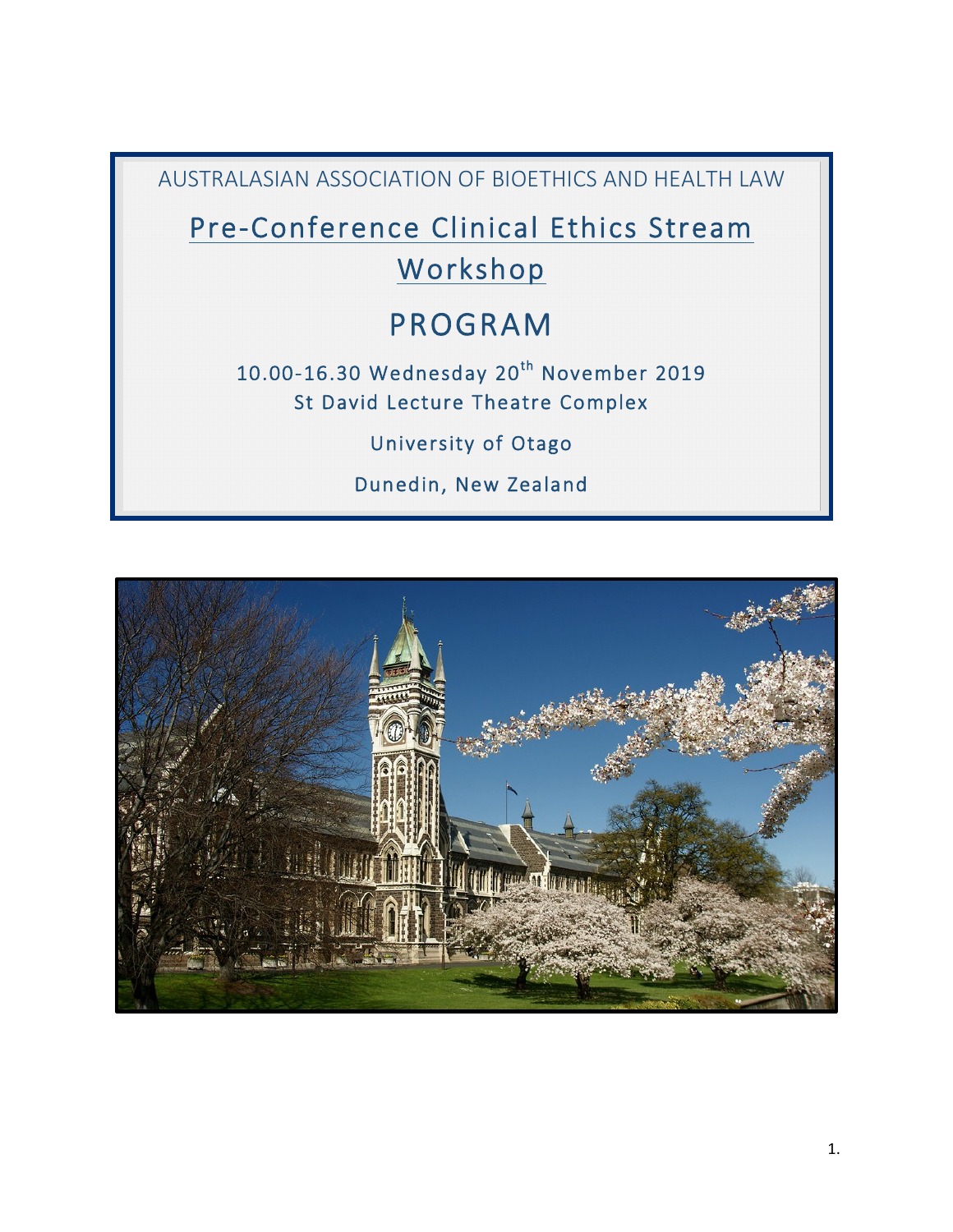# WELCOME

We would like to welcome you to this 2019 AABHL pre-conference satellite workshop.

This program has been developed for those who are active or interested in provision of clinical ethics support within Australian and New Zealand health care organisations, such as clinical ethics committee members, clinical ethicists and clinicians.

We have brought together a combination of clinical ethics case analysis and interactive discussion, with examination and debate around a host of professional practice and development issues commonly encountered with establishing and running Clinical Ethics Services. All the sessions will be led by people who are passionate leaders in their fields.

We hope you find the day a stimulating and enjoyable one.

Hazel Irvine, Julie Letts, and Jenny Jones, Clinical Ethics Stream Co-Conveners

| Session                                                                 | Time        | <b>Session Leads</b>                                              |
|-------------------------------------------------------------------------|-------------|-------------------------------------------------------------------|
| Arrival morning tea                                                     | 09.30-10.00 |                                                                   |
| Welcome                                                                 | 10.00       | Hazel Irvine                                                      |
| 1.<br>The significance of<br>culture in clinical ethics<br>consults     | 10.00-11.00 | Roger Palairet<br>Cheryl Goodyer                                  |
| 2. Paediatric case<br>presentation and<br>discussion                    | 11.00-11.30 | Dr Ben Gray<br>Ann Connell                                        |
| 3. Network meetings:<br><b>New Zealand CEN</b><br><b>Australian CEN</b> | 11.30-12.30 | Hazel Irvine<br>Jenny Jones                                       |
| $l$ <i>unch</i>                                                         | 12.30-13.00 |                                                                   |
| 4. How to run a hospital<br>clinical ethics committee                   | 13.00-14.30 | Dr Fiona Miles, Susanne Biddick,<br>Jackie Robinson, &Dr Tim Dare |
| Afternoon tea                                                           | 14.30-14.45 |                                                                   |
| 5. Setting up a Clinical<br><b>Ethics Consultation Service</b>          | 14.45-16.30 | Prof Clare Delaney, Dr Lisa<br>Mitchell, & Anne Preisz            |
| Closing                                                                 | 16.30       |                                                                   |

#### PROGRAM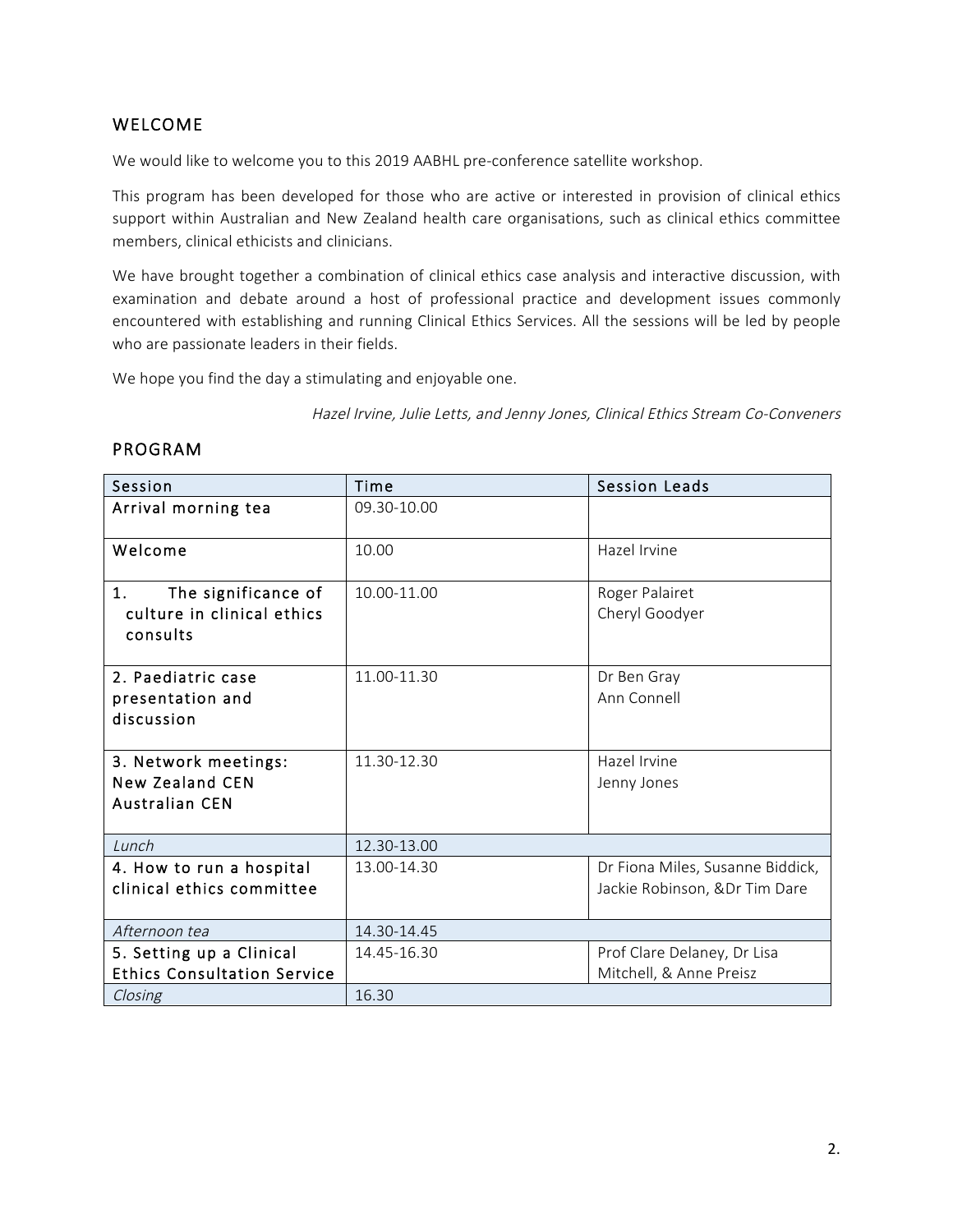# ABOUT THE SESSIONS

# 1. Session one: The significance of culture in clinical ethics consults\_\_\_\_\_\_\_\_\_\_\_\_\_\_\_\_\_\_\_\_\_\_\_\_\_\_\_

Analysing the ethical issues around a young person being compulsorily given heavy-duty antipsychotic without family buy-in, requires an approach that honours culture, parental rights and the social and psychophysiological needs of the patient. Two cases demonstrate that diversity of cultural perspective as well as clinical, ethico-legal and consumer experience are all crucial components of an ethics group. Processes of discussion, practicalities and pace all played a part in supporting the clinical teams to engage constructively with patients and family members. Involvement of government agencies created an additional dimension with conflicting views of legal and ethical rights and responsibilities.

#### Session Leads



#### Cheryl Goodyer is Manager, Capability, Māori Health Development Group, Capital and Coast District Health Board

Cheryl Goodyer has worked in the health sector for 30 years, training as a Medical Laboratory Technologist specialising in Anatomic Pathology and holding Mortuary management roles for 10+ years. Cheryl has held senior management roles leading the expansion of Whānau Care Services into a multi-disciplinary team of kaiāwhina, social workers, speciality clinical nurses and a Māori chaplain. Cheryl leads a team focused on strengthening the Māori health workforce and equipping the CCDHB workforce to improve Māori health equity and outcomes. Over the last 10 years she has led the development and implementation of all CCDHB's cultural competence education programmes including Te Tohu Whakawaiora (Certificate in Healthcare Capability) and Tikanga Māori. Other key activities include the Tū Pounamu Workforce Development Programme to improve the recruitment, retention and professional development of Māori staff across the organisation and driving improvements to ensure high quality, complete and consistent performance and workforce ethnicity data. Cheryl is also a long-standing member of the CCDHB Clinical Ethics Advisory Group.



#### Roger Palairet is Chief legal Counsel, Capital and Coast District

Health Board Roger has 30 years of experience as a lawyer, mainly in Wellington. He is currently the Chief Legal Counsel at Capital & Coast District Health Board. He has previously worked in his own law firm for 12 years, mainly acting for public sector clients in a range of roles. He was previously Chief Legal Counsel for a large government department and has worked as a commercial lawyer for a national law firm. He has a wide range of practical public sector and commercial law knowledge, including from having provided advice on governance issues for Crown entities and commercial organisations. Roger is also the Chair of Carers NZ and Clinical Ethics Advisory Group member,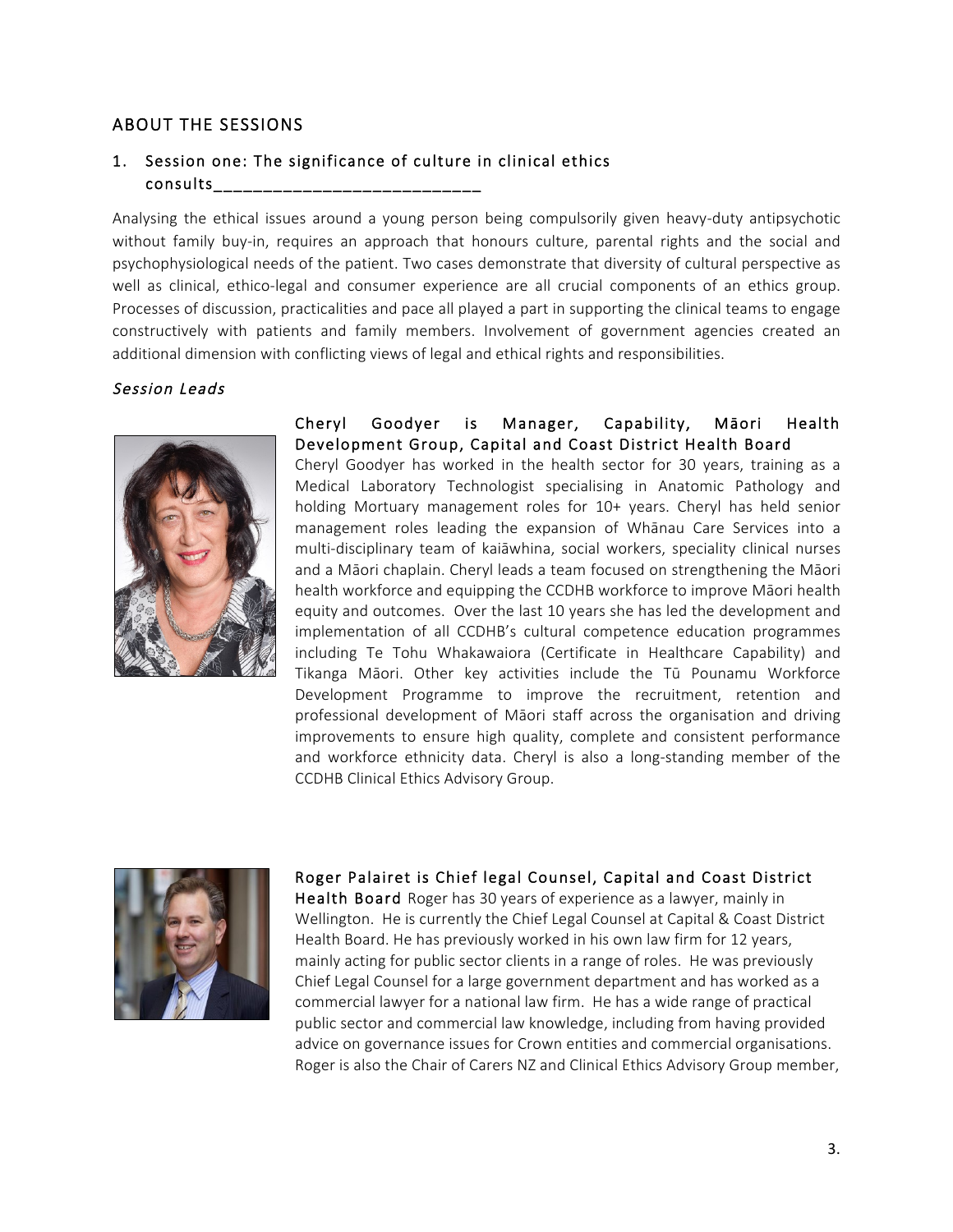### 2. Session two: Paediatric case presentation and discussion\_\_\_\_\_\_\_\_\_\_\_\_\_\_\_\_\_\_\_\_\_\_\_\_\_\_\_\_\_\_\_\_\_\_\_\_

The case is of African parents who have two children aged 4 years and 4 months with Haemoglobin sickle cell disease (HbSS) who plan to travel to Africa to visit their family. The parents have declined treatment with Hydroxyurea which is an effective treatment for the condition. This is a severe life limiting condition with high health care needs. Health infrastructure in Africa is poor. The responsible clinician wants advice on whether to apply for a court order to prevent the family from travelling.

## Session Leads



#### Dr Ben Gray is a GP and Senior Lecturer at University of Otago

Wellington. He convenes the undergraduate course in professional development and ethics and has been a member of the CCDHB Clinical Ethics Advisory Group for the past year. His research interest is in the intersection between culture, cultural competence and ethics.



#### Ann Connell is the current co-chair of the CCDHB Clinical Ethics Advisory Group.

Ms Ann Connell is a Clinical Psychologist working as Director of Allied Health for the Mental Health, Addiction and Intellectual Disability Services for Wairarapa, Hutt Valley and Capital & Coast District Health Boards. She completed her clinical psychology training at the University of Otago and began work as a new graduate at the Hawkes Bay Area Health Board before taking up a position at Porirua Hospital in 1987. Ann is in her third term on the NZ Psychologists Board, serving as Chair from 2013 to 2018. She was a member of the working party that revised the Code of Ethics for Psychologists working in Aotearoa NZ. Ann has held executive positions in the New Zealand College of Clinical Psychologists and in this capacity has been a member and convenor of the Allied Health Professional Association Forum.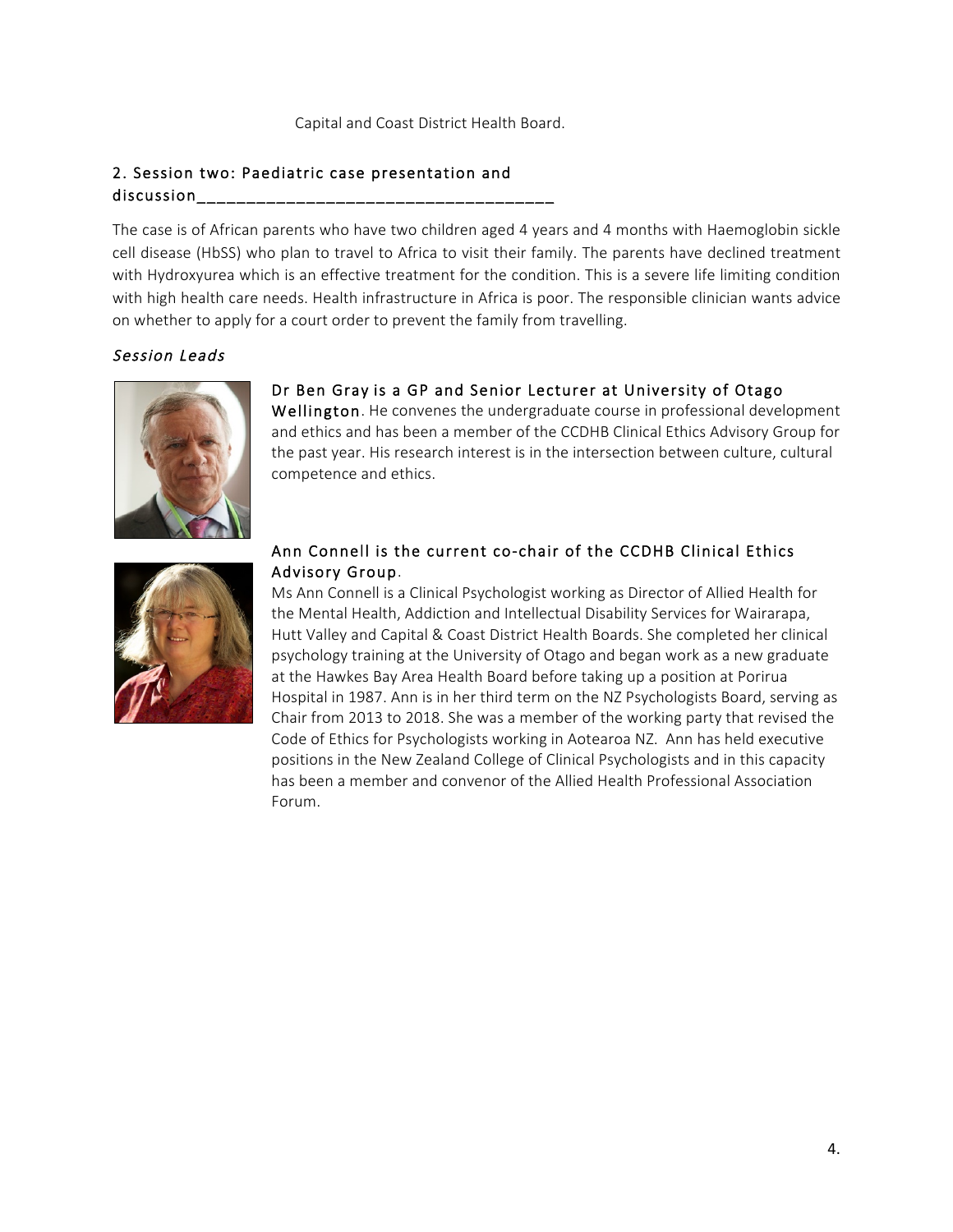# 3. Session three: Australian and New Zealand Clinical Ethics Network  $meetings$

#### Session Leads

Jenny Jones and Hazel Irvine are the AABHL Clinical Ethics Stream Co-Conveners; along with Julie Letts from Sydney who sends her apologies.



Jenny Jones is Coordinator Clinical Ethics Service, Metro South Health, Brisbane, Australia. She is a wife, mother, grandmother, friend, etc as well as a member of numerous ethics committees.



Hazel Irvine is Chair, Capital & Coast District Health Board, Clinical Ethics Advisory Group. She is a nurse and midwife based in the Quality and Patient Safety Directorate.

# 4. Session four: How to run a hospital Clinical Ethics Committee\_\_\_\_\_\_\_\_\_\_\_\_\_\_\_\_\_\_\_\_\_\_\_\_\_\_\_\_\_\_\_\_\_\_

Clinical dilemmas are frequently encountered in hospitals relating to novel treatments, clinical scenarios and equity relating to resource issues. Clinicians are increasingly seeking support to address these dilemmas. The Auckland District Health Board hospital ethics committee meets regularly to address clinical issues according to a process of robust ethical argument. This interactive workshop aims to provide an insight into how this ethics committee is run and the challenges faced and enable attendees to come to their own conclusions about how to run an ethics committee through discussion and role playing a clinical scenario.

# Session Leads



#### Dr Fiona Miles is a Paediatric Intensivist, Auckland District Health Board

Fiona has worked as a Paediatric Intensivist in Starship hospital since 2002, after training in Auckland, Sydney and London. She is the Supervisor of Training for PICU and paediatric examiner for the College of Intensive Care Medicine. Having completed a Diploma in Professional Ethics and Postgraduate Diploma of Arts in Ethics, she is now working towards a PhD in Ethics.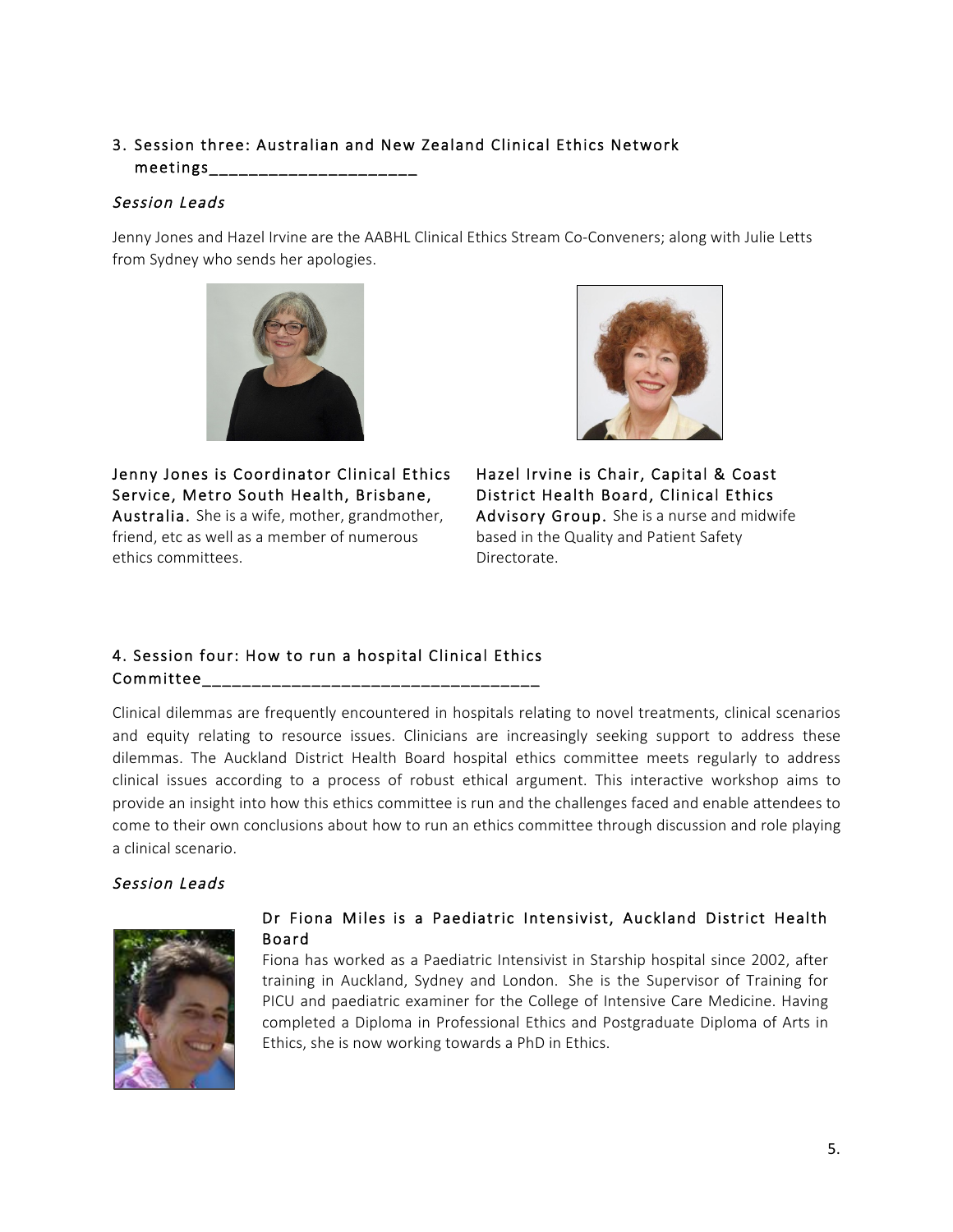

# Jackie Robinson is a Nurse Practitioner and Clinical Director - Palliative Care, Auckland District Health Board (Deputy Chair for CEAG, ADHB)

Jackie is a Nurse Practitioner in Palliative Care working at Auckland District Health Board. She has been working in palliative care for over 10 years initially in a hospice setting and over the past seven years with the Auckland City Hospital Palliative Care Team. Jackie provides leadership for the hospital palliative care contributing to service development and integration with palliative care providers across the district. She also has a senior clinical role with the hospital palliative care service.



## Susanne Biddick is Committee Co-ordinator, Auckland District Health Board

Susanne has been a Personal Assistant for a number of organisations and has worked at Auckland District Health Board for over 20 years in Women's Health, Adult Health, Strategy, Participation and Improvement.



#### Tim Dare is an Ethicist and Lecturer

Dr Tim Dare is a senior lecturer in Philosophy at the University of Auckland, Coordinator of the University of Auckland's Diploma in Professional Ethics, and Codirector of the University's Centre for Professional Ethics. He is also a lawyer, who worked as a judges' clerk in the High Court and as a 'real lawyer' (very briefly) before taking his PhD in Philosophy in Canada and returning to life as an academic. (His principal research areas are applied and professional ethics, political philosophy and legal philosophy). Despite a great love for the academic life, he is nonetheless committed to the practical application of philosophy. As well as being on this committee, he is a member of the WDHB's Clinical Ethics Advisory Group, and Chair of one of two Auckland Health and Disabilities Ethics Committees (which look at health research applications). He also writes a weekly ethics column (occasionally on medical ethics topics) in the New Zealand Listener.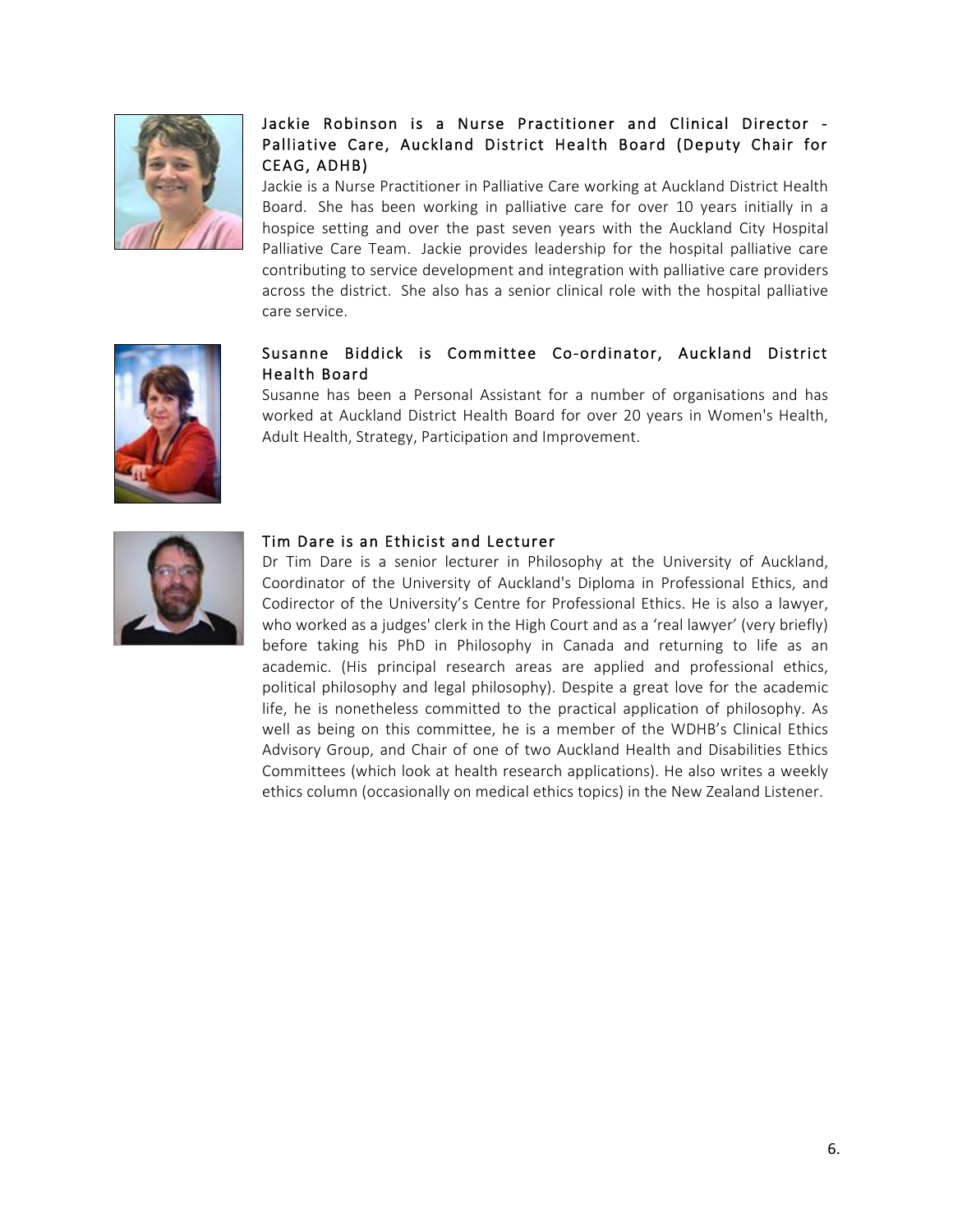## 5. Session five: Setting up a Clinical Ethics Consultation Service\_\_\_\_\_\_\_\_\_\_\_\_\_\_\_\_\_\_\_\_\_\_\_\_\_\_\_\_\_\_\_\_\_\_

This workshop will discuss the planning and processes involved in setting up a clinical ethics consultation service. Topics will include:

- 1. Building Interest (establishing expertise and interest within the institution)
- 2. Costing clinical ethics services
- 3. Deciding on a model of Clinical Ethics Consultation service
	- a. Single ethicist; clinical ethics committee?
	- b. Involving the patient/family or a service for clinicians only?
- 4. The mechanics of case consultation
	- a. Initial fact finding
	- b. Ethics discussion/deliberation
	- c. Post consultation follow up
- 5. Documentation
- 6. Barriers and Challenges to clinical ethics services
	- a. Timing of consultation referrals
	- b. Getting known within the institution
	- c. Scope of involvement (clinicians, patients, policy)
- 7. Evaluation of clinical ethics services



Session Leads

Professor Clare Delany has worked as a clinical ethicist for the past 10 years at the Royal Children's Hospital, Children's Bioethics Centre. In this role, Clare conducts clinical ethics consultations, ethics education and research in paediatric bioethics. Clare also works in Clinical Education at the University of Melbourne, Department of Medical Education, supporting clinicians and students to design, conduct and publish health professions education research Clare's research covers health ethics, paediatric bioethics, clinical reasoning, critical reflection, and building resilience for clinical learning. Clare chairs the Humanities and Applied Sciences Human Research Ethics Committee at the University of Melbourne. In the area of health professions regulation, Clare has served as Vice President of the Physiotherapists' Registration Board in Victoria, Chair of the Australian Physiotherapy National Professional Standards Panel and is a current sessional member of the Victorian Civil and Administrative Tribunal (VCAT) in Health Professional Regulation.



Anne Preisz is the Manager of the Clinical Ethics service at Sydney Children's Hospital Network -which incorporates Children's Hospital Westmead, Sydney Children's Hospital and Bear Cottage hospice. Her clinical background is in neonatal paediatric and emergency neuromuscular Physiotherapy and she holds a Masters of Bioethics USyd. She also holds a conjoint position in Bioethics at the School of Medicine University Notre Dame, and is a University of Sydney, Sydney Health Ethics affiliate.

7.